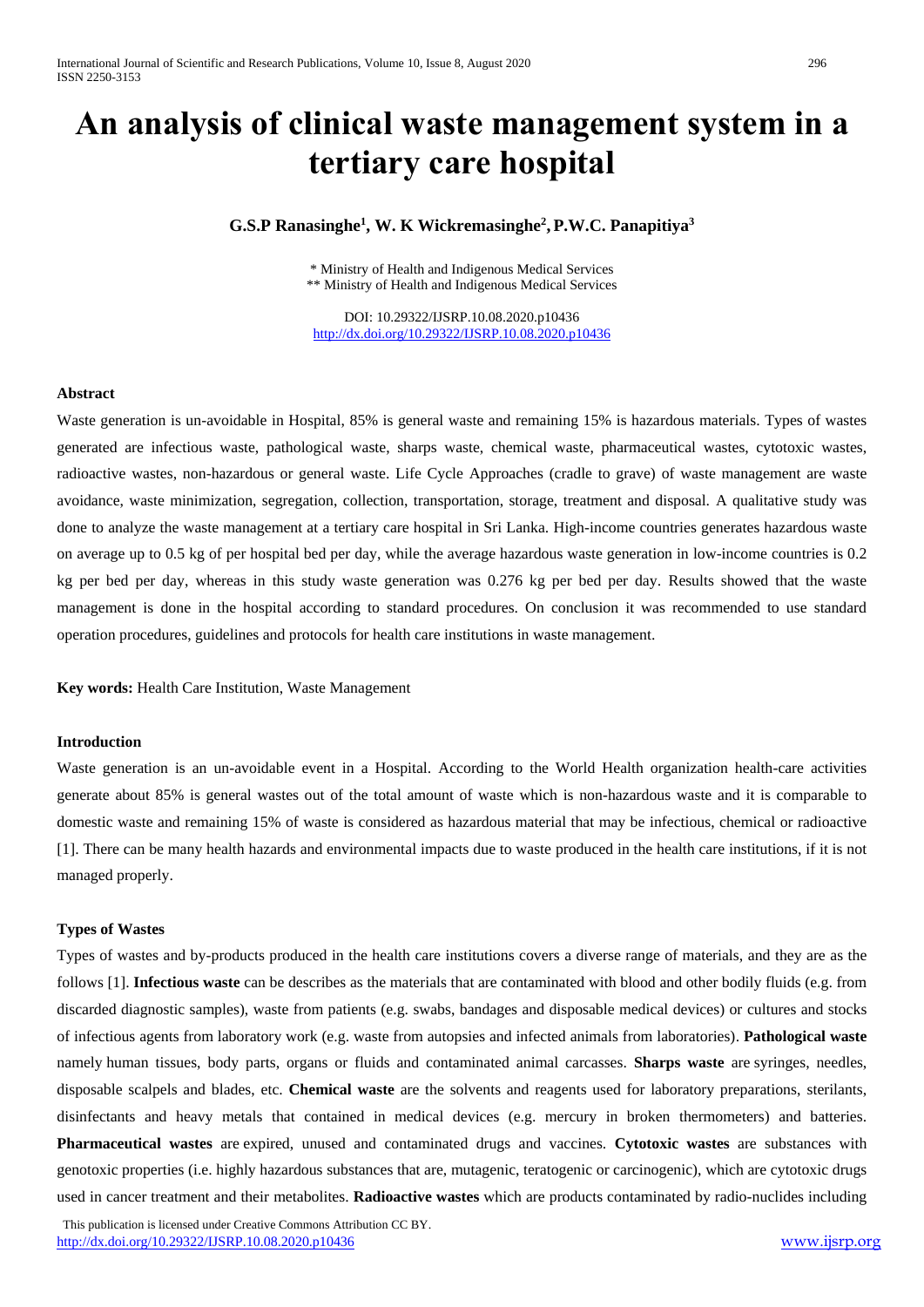radioactive diagnostic material or radio-therapeutic materials, and **Non-hazardous or general** waste that does not pose any particular biological, chemical, radioactive or physical hazard [1].

The major sources of health-care waste are from hospitals and other health care facilities, research centres and Laboratories, autopsy centres and mortuary, animal research, testing laboratories, blood banks and collection services, and from nursing homes for the elderly.

According to the literature high-income countries on average generates hazardous waste up to 0.5 kg of per hospital bed per day, while low-income countries generate on average 0.2 kg per bed per day. However, health-care waste is not often segregates into non-hazardous or hazardous wastes in low-income countries making the real quantity of hazardous waste much higher [1].

#### **Health risks**

Health-care waste which contains potentially harmful microorganisms could infect hospital patients, health workers and the general public. Drug-resistant microorganisms which spread from health facilities into the environment are the other potential hazards. Adverse health outcomes associated with health care waste and by-products includes [1], Sharps-inflicted injuries, Toxic exposure to the pharmaceutical products, particularly antibiotics and cytotoxic drugs which are released into the surrounding environment, and to substances such as dioxins or mercury, during the handling or incineration of health care wastes. Chemical burns arising in the context of sterilization, disinfection or waste treatment activities. Whereas the air pollution arise as a result of the release of particulate matter during medical waste incineration, and thermal injuries can occur in conjunction with open burning and the operation of medical waste incinerators, and radiation burns. It is estimated 16 billion injections are administered every year worldwide. It creates a risk of injury, infection and accidental reuse due to all needles and syringes are not disposed safely,.

#### **Environmental Impact**

Treatment and disposal of healthcare waste may pose health risks indirectly through the release of pathogens and toxic pollutants into the environment. If those landfills are not properly constructed, the disposal of untreated health care wastes in to these landfills can lead to the contamination of drinking, surface, and ground waters. The treatment of health care waste with chemical disinfectants can result in the release of chemical substances into the environment, if those substances are not handled or disposed properly. Widely practiced method of waste disposal is the incineration of waste. But inadequate incineration or the incineration of unsuitable materials results in the release of pollutants into the air and in the generation of ash residue. Incinerated materials which contained or treated with chlorine can generate dioxins and furans, which are human carcinogens and also associated with a range of adverse health effects. Incineration of materials with high metal content or incineration of heavy metals (particularly lead, mercury and cadmium) can lead to the spread of toxic metals in the environment.

#### **Waste Management Principles**

Waste hierarchy [2] is waste reduction, reuse, recycling, energy recovery, and disposal. Life Cycle Approaches (cradle to grave) [3] are waste avoidance, waste minimization, segregation, collection, transportation, storage, treatment and disposal. National color code used in Sri Lanka are Green for Bio-degradable wastes, Red for glasses, Orange for plastics, Blue for papers, and Brown for metals and Yellow color for clinical wastes and Yellow cover with red band for sharps. Type of waste and method of management [4] are as follows. Bio- Degradable Waste are manage with composting and Bio- gas generation, Plastic / Polythene Waste are manage with Recycling and Fuel generation, Glass & Metal are Recycled. Clinical wastes are incinerated, autoclaved, metamized, or chemical treatment is done.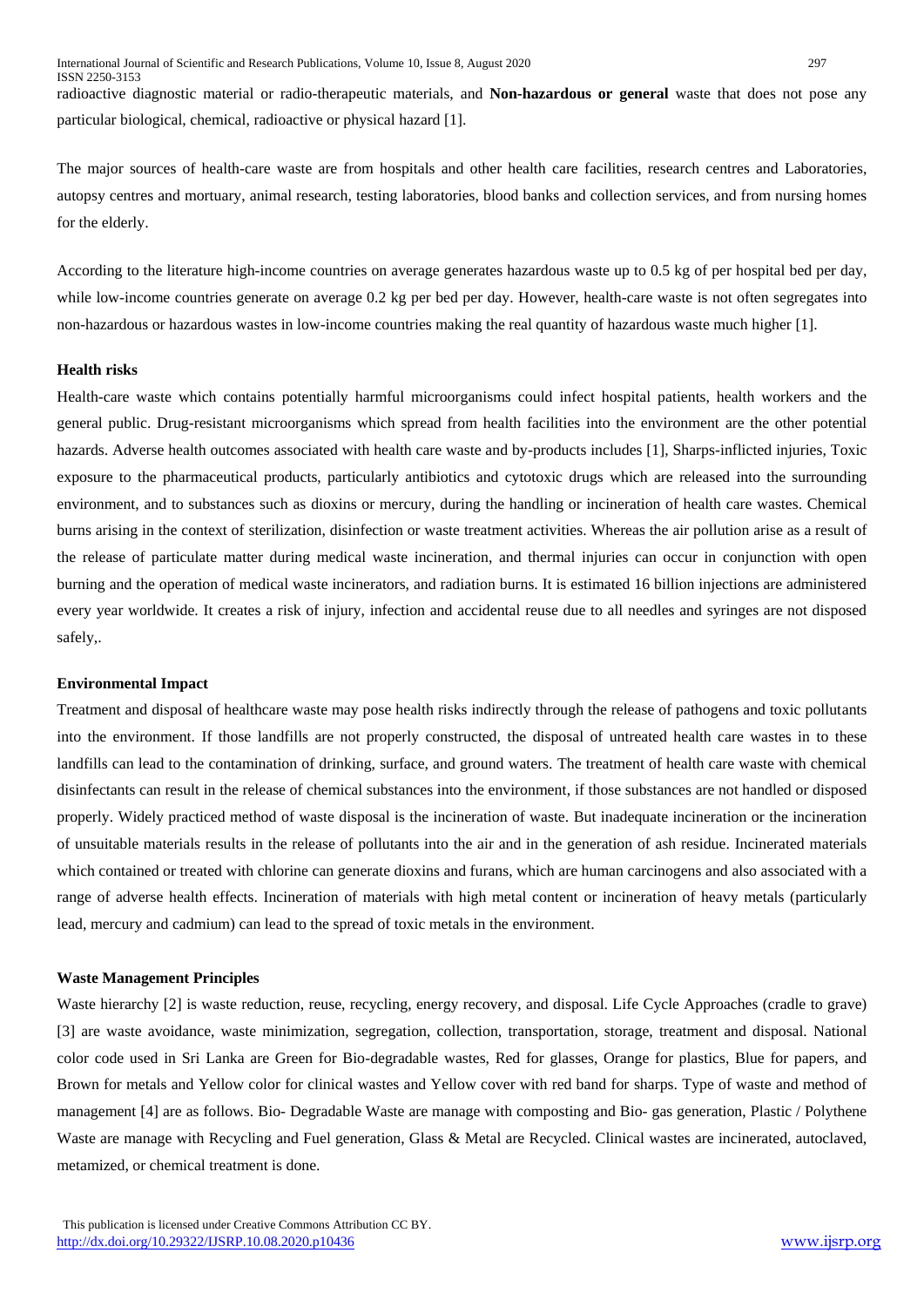Objective of this study is to analyze clinical waste management system in tertiary care hospital. Study setting was a National level tertiary care hospital in Sri Lanka. The selected National level tertiary care health care institution has a Bed Strength of 3200, average bed occupancy rate was 78%, average length of stay was 3.5 days and average turnover was 20.09. This was a qualitative study. Methods used were Key Informant Interviews and Observation to gather data. Key Informant Interview were done with, Medical Officer Planning of the Hospital, Hospital Secretary, Infection Control Unit Sister and Nurses, selected ward sisters from selected Medical wards, surgical wards, ICUs, Operation Theaters, Minor staff responsible for waste management at the ward level, In-charge at the waste collecting and storage section and Cleaning staff (sanitary labors). Observation was done in hospital wards and units to observe practices, waste segregation, and storage. Observations were done for waste transportation, waste storage at central level and waste disposal from the hospital.

#### **Results**

Results were obtained according to the waste management cycle of waste generation, waste collection and segregation, waste transportation, waste storage and waste Disposal.

Wastes were generated from medical and surgical wards, Intensive Care Units, Operation Theaters, Laboratories, Radiology Department, Pharmacy etc. All types of wastes were generated. This study was focused mainly on the clinical waste. The clinical wastes are generated from the above mention sections. On findings surgical wards and operation theaters generate more clinical wastes compare to other units. Types of wastes generated were Swabs, Gauze, Naso-Gastric tubes, Intravenous Venous lines, contaminated saline bottles, Sharps, Needles, Cannulas, Urinary Catheters, Urinary Bags, Blood Body fluids, Blood Spills, Pathology samples, Lab Disinfected Chemicals, Radioactive chemicals, Endo-Tracheal tube, Orthopedic remnants like Blunt & Sharps, Lab waste, Culture media, Pharmaceuticals.

Waste segregation done properly and collection of waste was done according to the color codes. Green bins were used to collect Bio-degradable wastes, Yellow bin collected clinical wastes, Blue bins collect papers, Red bin collect glasses, Orange bin collected plastic Brown bin collected metal Yellow and red strips bins collected Sharps while Black bin collected other type of wastes.

Waste transportation within the hospital was done by a cart, or trolley. There is a responsible person for transportation and supervision. Transportation takes place three times a day. Culture medias were disinfected before transportation. Supervision is done by ward sister and cleaning supervisor at the wards and unit level.

There was a dedicated place for storage facilities at the Hospital premises. Generated amount of wastes are as follows.General waste was 5,100 kg per day, clinical waste was 822 kg per day, sharps were 63 kg per day and plastic waste generation was 12 kg per day. At the final storage in the hospital it is supervised by expert staff. There were color coded compartments to store wastes at wards and unit levels and also at the final storing complex in the hospital.

General waste was taken by the municipal council and clinical waste was given to a private company. The clinical wastes are incinerated by the private company. The culture media is autoclaved before it is disposed as a clinical waste. Pathological samples and body parts are disposed to a cemetery. Glasses, papers, plastics are taken by a private company for recycling.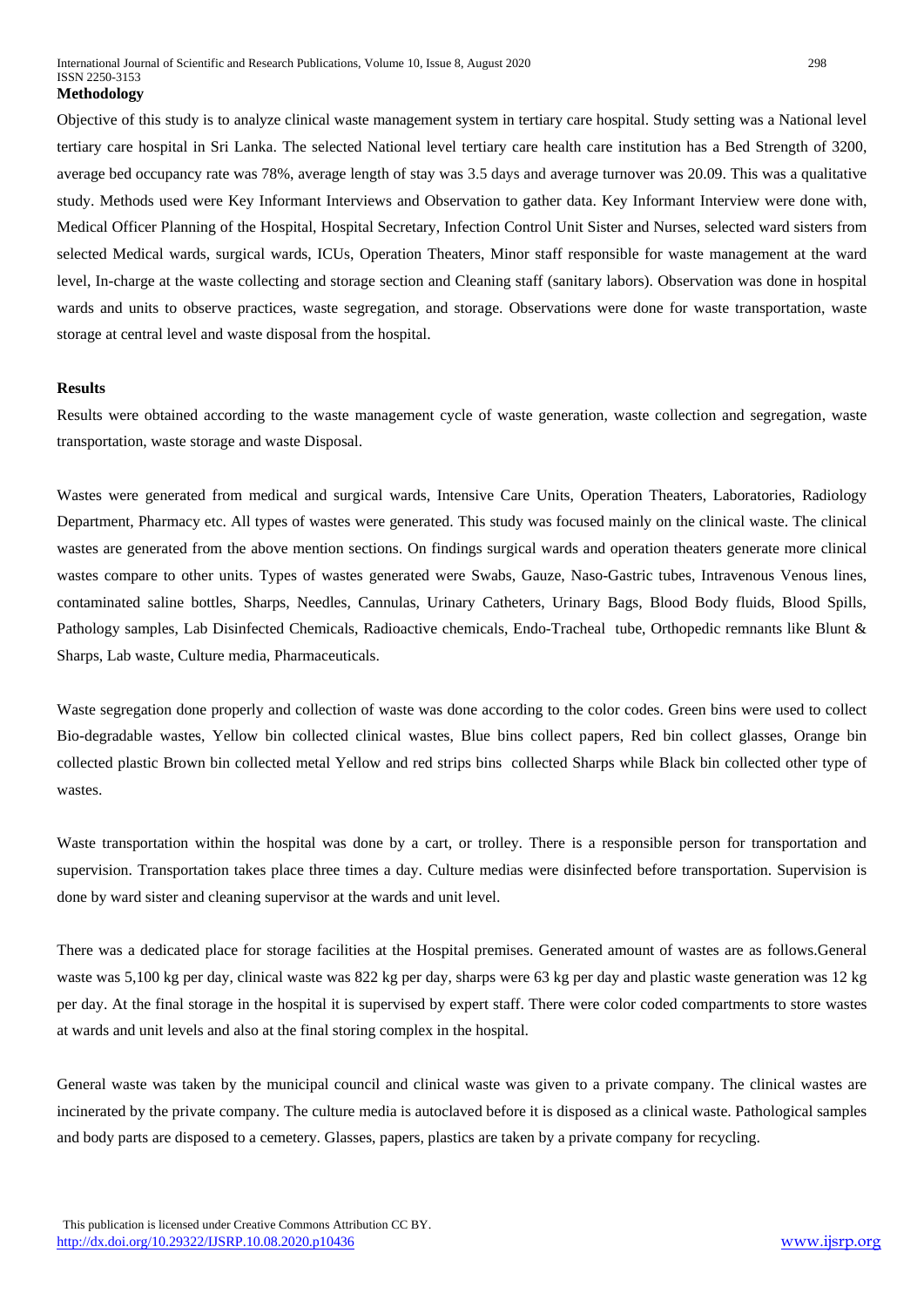Waste management monitoring and evaluation was done by the, Infection Control Committee that responsible for the Clinical waste management in the Hospital. There were two Microbiologists who overlook the waste management system in the hospital. These Microbiologists overlook the infection control unit in the hospital. Infectious control unit was comprised of one Sister and ten Infectious Control Nursing officers (ICNO). Each ward and unit had a liaison nursing officer for the waste management. ICNO and liaison nursing officers meetings were conducted monthly.

Some negative factors identified in the study were as follows. The awareness about segregation was poor in few wards. Also, there was poor contribution from the all the staffs (Medical Officers, Nurses, Minor staff) and cleaning service for waste management in few wards and units. It was identified that, poor contribution from the patients and the by standers for waste segregation in several units. Although these negative factor identified infection control unit and the health education unit already has taken steps to address these issues.

#### **Discussion**

As in the other health care setting similar types of wastes were generated and the waste generation was similar too. According to the literature hazardous waste in high income countries produces 0.5 kg per bed per day whereas in low income countries 0.2 kg per bed per day is produced. In this study 0.276 kg per bed is produced  $(822 + 63 = 885/3200 = 0.276)$ . Sri Lanka is a middle income country, waste production in this study is 0.276 which is between high income country and low income country, but the figure is more towards the low income country. Waste segregation, transportation, storage and disposal in this study done according to the standards describes in the literature.

#### **Conclusion**

The hospital in this study carries out satisfactory waste management system in the hospital. This study showed few gaps which was addressed immediately. Based on this study following recommendation will further help to improve the waste disposal system in a Health Care Institutions.

#### **Recommendations**

- Health care institutions should have standard operation procedures to manage waste generated at their institutions. These standard operation procedures should be functioned at every level of the health care institutions. Guidelines and protocols on these procedures should available to the staff
- Health care staff should possess a sound knowledge on waste management and they should also possess good attitudes. Therefore they need regular updates and motivation on standard method of waste management by capacity building (training, workshop, lectures etc.).
- A monitoring and evaluation plan and a system, regular audits will help the process of waste management in health care institutions.

#### **References**

1. Health-care waste.Who.int. 2018. [online] Available at: https://www.who.int/news-room/fact-sheets/detail/health-care-waste [Accessed 22 Dec. 2018].